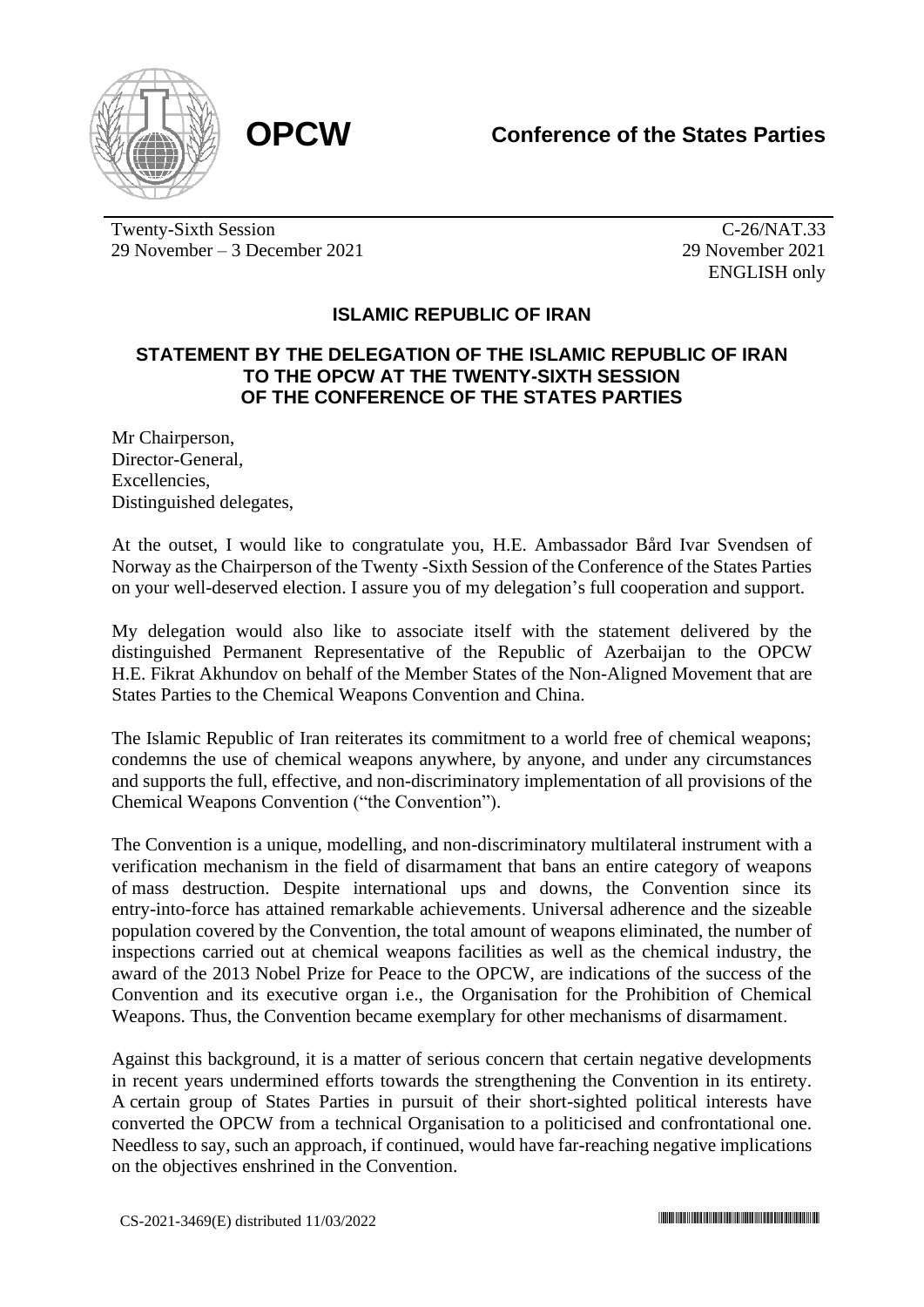C-26/NAT.33 page 2

The complete destruction of chemical weapons stockpiles would remain the prime objective of the Convention. Consequently, it is imperative that the sole possessor State takes all necessary measures to expedite the completion of the destruction of the remaining chemical stockpiles at the earliest possible date as required under the Convention. In this regard, my delegation requests the OPCW policy-making organs, as well as the Technical Secretariat, continue to closely monitor the destruction process and make the necessary recommendations to ensure that the elimination process is completed at the earliest and due time.

Regrettably, since the establishment of the voluntary fund for chemical weapons victims, no concrete measure has been taken to meet the needs of the chemical weapons victims. Sustained reserve and lack of political will by developed countries that are in a position to contribute to the fund, has undermined the effectiveness of the International Support Network for Chemical Weapons Victims and the Fund established in this regard. Hence, it is highly expected that the needs of the chemical weapons victims shall be met along with intensified efforts for fundraising as well as the consideration of the allocation of a budget from the regular budget of the OPCW.

It should also be noted that unfortunately in total disregard of the basic principles of the international law the unilateral coercive measures taken by the United States of America against the Islamic Republic of Iran, which made it difficult for Iranian chemical weapons victims, as one of the most vulnerable groups of the COVID-19 pandemic, to have access to necessary medicines and equipment. Furthermore, failure and inaction by the OPCW to help these victims to have full access to their basic needs gives a wrong signal to the international community that this Organisation is not decisive in its efforts towards alleviating the suffering of chemical weapons victims. The international community is waiting for a long overdue promise for an action to secure the life of the victims, so that the days of victims aren't numbered. The Islamic Republic of Iran, as the biggest victim of chemical weapons in contemporary history, attaches a paramount importance to Article X and its humanitarian objectives. During Saddam Hussein's eight-year imposed war against the Islamic Republic of Iran, chemical weapons were repeatedly used against the military and civilians. As a result, tens of thousands were martyred or injured. In the face of such a challenge, the Islamic Republic of Iran has gained unique experience and capabilities in the field of the medical aspects of assistance and protection against chemical weapons, and accordingly have become the first State Party to conclude an agreement with the Organisation that extends its readiness to assist in the case of use of chemical weapons.

Article X on assistance and protection against chemical weapons use, in line with the principles of international law, international humanitarian law and United Nations Charter, is the main embodiment of the humanitarian objectives the Convention envisaged. We are of the view that the measures taken to implement the Article X, including the establishment of the [International](https://www.opcw.org/documents/2011/12/c-16dec13/decision-establishment-international-support-network-victims-chemical)  [Support Network for Victims of Chemical Weapons,](https://www.opcw.org/documents/2011/12/c-16dec13/decision-establishment-international-support-network-victims-chemical) the voluntary fund, and the OPCW's Rapid Response and Assistance Mission (RRAM), as well as workshops and training courses, are not adequate to contribute to the full and effective implementation of the provisions of Article X. In this regard, certain points need to be emphasised:

Since the voluntary nature of the fund prevents it from achieving its goals, it is expected that, in line with paragraph 11 of Article X, direct budgeting from the OPCW regular programme and budget to be considered.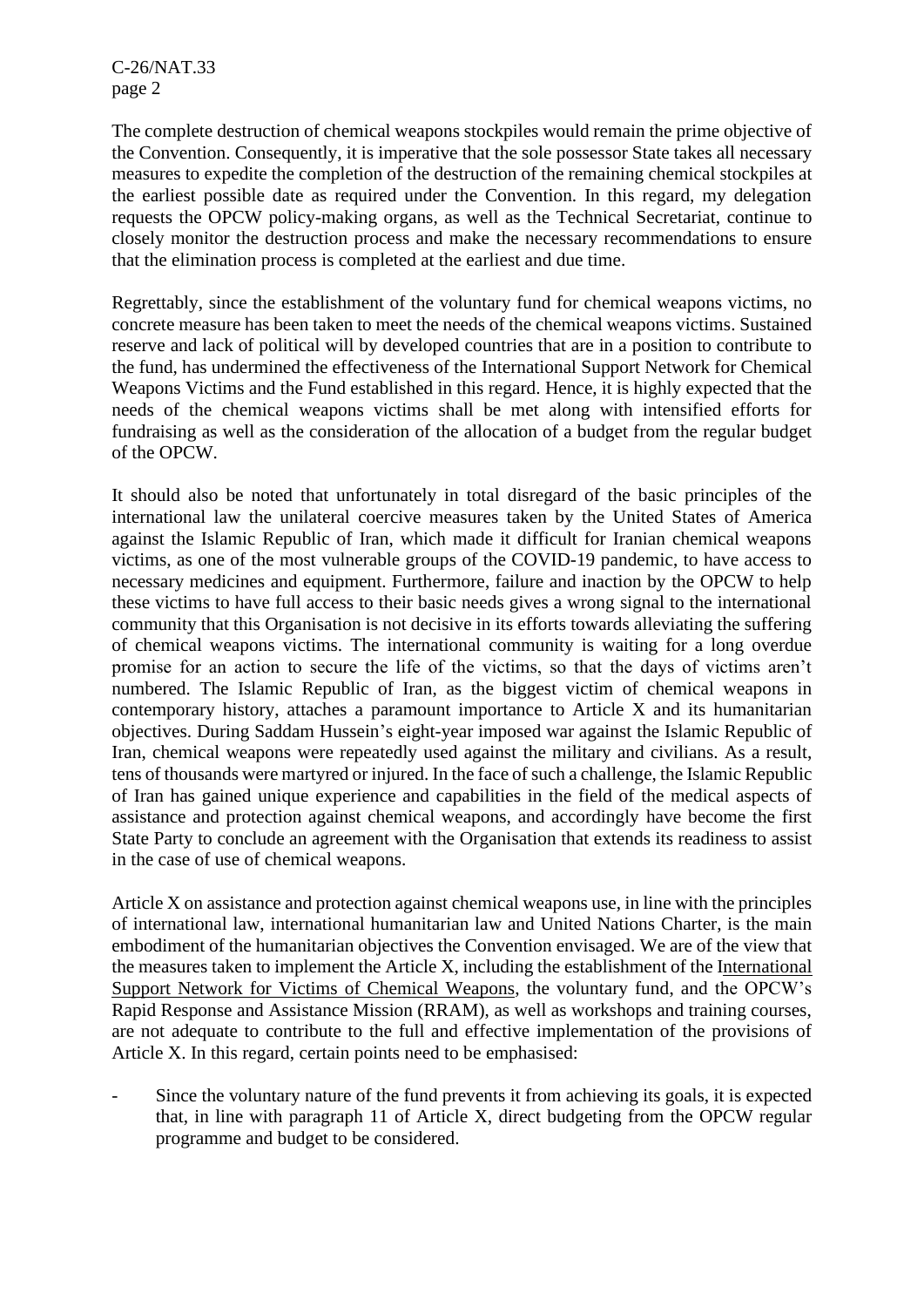- The capacity of developing States Parties need to be strengthened. This aim would not be achieved until certain unequivocal commitments by developed States Parties through a meaningful international cooperation in transfer of technology, capacity building programmes and exchange of equipment and materials.
- Maintaining and strengthening the Organisation's preparedness to provide assistance and protection in the event of the use of chemical weapons.
- All States Parties are encouraged, to conclude agreements with the Organisation regarding the procurement of assistance.

The full, effective and non-discriminatory implementation of Article XI is an essential element in the realisation of the object and purposes of the Convention. In accordance with paragraph 1 of Article XI the provisions of this Article of the Convention shall be implemented in a manner which avoids hampering the economic or technological development of States Parties and international cooperation in the field of chemical activities for purposes not prohibited under the Convention including the international exchange of scientific and technical information, chemicals and equipment for the production, processing or use of chemicals for purposes not prohibited under the Convention. As stipulated under the provisions of Article XI "the States Parties shall not maintain among themselves any restrictions, including those in any international agreements, incompatible with the obligations undertaken under this Convention, which restrict or impede trade and development and promotion of scientific and technological knowledge in the field of chemistry for peaceful purpose".

The worrying fact is that the objectives of Article XI have not yet been fully and effectively achieved. Additionally, arbitrary export control mechanisms, namely the Australia Group, along with illegal and unjustified unilateral coercive measures are clearly inconsistent with the objectives of the Convention.

Nearly twenty-five years after the entry-into-force of the Convention, Article XI as a fundamental pillar of the Convention still lacks an action plan, as has been the case for Article VII and the universality of the Convention, on its full, effective and non-discriminatory implementation. The Convention is agreed upon by the States Parties and all its provisions and annexes are of equal value. The persistent approach towards 'hierarchy setting' on the implementation of the provisions of the Convention would jeopardise its integrity and credibility. Furthermore, it should be emphasised that the implementation of Article VII is contingent upon the realisation of Articles X and XI. We emphasise that the Member States of the Non-Aligned Movement that are States Parties to the Convention and China, and other States Parties have made a comprehensive proposal on the full and effective implementation of Article XI which needs to be thoroughly discussed and agreed upon.

My delegation takes note of the discussion paper issued by the Technical Secretariat on the options and ideas for capacity-building opportunities at the OPCW Centre for Chemistry and Technology (ChemTech Centre). We are of the view that the activities and programmes of the ChemTech Centre shall be developed in a way to enable the OPCW to contribute to the materialisation of the Articles X and XI.

The provisions of the Convention strike a delicate balance between the rights and obligations of the States Parties under the Convention. The Convention provisions on "purposes not prohibited under the Convention" as explicitly stipulated in paragraph 9 of Article II is the embodiment of the rights of States Parties. The decision of the Ninety-Sixth Session of the Executive Council on the central nervous system-acting chemicals (CNS-acting chemicals)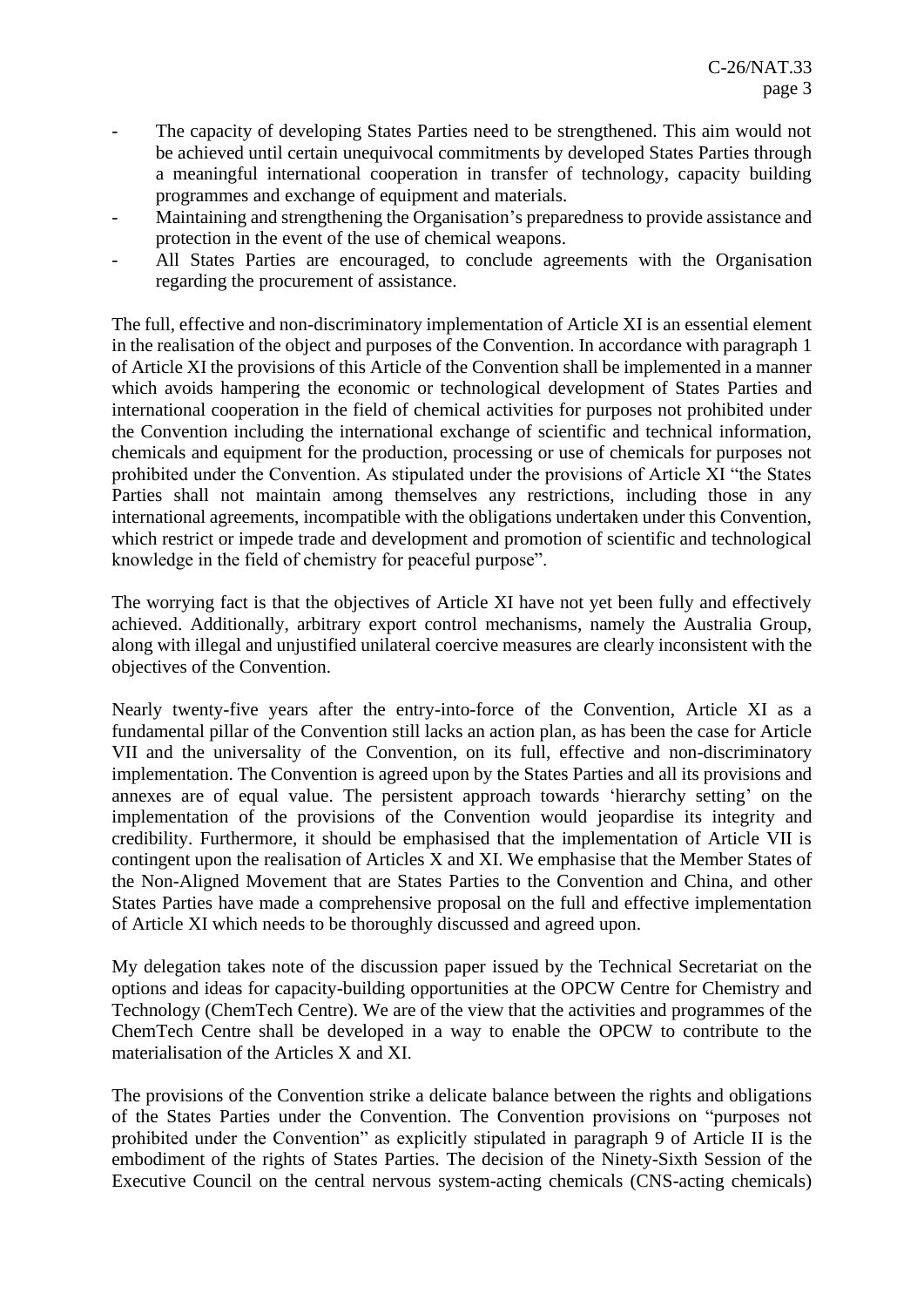C-26/NAT.33 page 4

was in clear contradiction with this delicate balance. It is a great regret that the decision entitled "Understanding Regarding the Aerosolised Use of Central Nervous System-acting Chemicals for Law Enforcement Purposes" was adopted by vote while it claims that a common understanding has been achieved on CNS-acting Chemicals. It is highly expected that the Twenty-Sixth Session of the Conference of the States Parties would explore ways and means that States Parties are not divided on the scope of the Convention and remain united on strengthening it in its entirety.

It is also expected that the Scientific Advisory Board address issues within the framework of the Convention and avoid entering into the topics that fall outside the remit of the Convention. The Organisation's financial and human resources should not be allocated to activities that are not within the ambit of the Convention.

The non-consensual decision of the Fourth Special Session of the Conference of the States Parties on 27 June 2018, with only 82 votes, has divided States Parties and undermines the valuable tradition of consensus. While the decision did not meet the substantive amendment requirements of the Article XV of the Convention, it encroaches on the responsibility of the United Nations in maintaining international peace and security. The attribution mandate and the establishment of the Investigation and Identification Team (IIT) are in flagrant contravention of the letter and spirit of the Convention on the scope of the OPCW's authority. The implications of this decision have overshadowed the performance of the Organisation. Deep disagreement over the costs associated with the budget of the IIT, is a clear example of negative consequences of the said decision.

The Syrian Government was in a fragile security situation in 2013, when acceded to the Convention, in a courageous act, regardless of proximity to the weapons of mass destruction (WMD) arsenals of the Zionist regime. Under the supervision of the OPCW's inspection teams, the Syrian Arab Republic completed the destruction of its chemical weapons. Then, the Syrian Government made remarkable cooperation with the OPCW's inspection teams, particularly the Declaration Assessment Team (DAT). Submission of 96 monthly reports on the activities related to the destruction of Syrian chemical weapons as well as holding 24 rounds of consultation between the DAT and the Syrian National Authority are indications of the Syrian Arab Republic's commitment to the Convention. However, against this bedrock and due to the short-sighted geopolitical ambitions of some States Parties, the path of cooperation between the Technical Secretariat and the Syrian Arab Republic faced increased external political pressures. The footprint of those pressures can clearly be seen in the recent reports of the so-called IIT. Unfortunately, these reports, which lack objectivity, impartiality, and professionalism, suffer also from many methodological and technical shortcomings and ambiguities became the basis for some subsequent decisions at the Ninety-Fourth Session of the Executive Council and the Twenty-Fifth Session of Conference of the States Parties.

The Islamic Republic of Iran would like to express its deep concern over the decision adopted at the Twenty-Fifth Session of the Conference of the States Parties to suspend certain rights and privileges of the Syrian Arab Republic under the Convention. The decision, which was adopted only by 87 votes, in our view is an obstacle to the Syrian chemical dossier not an instrument to resolve it. My delegation considers the decision of the Twenty-Fifth Session of the Conference of the States Parties as a heresy that sets a dangerous precedent which further complicates the situation.